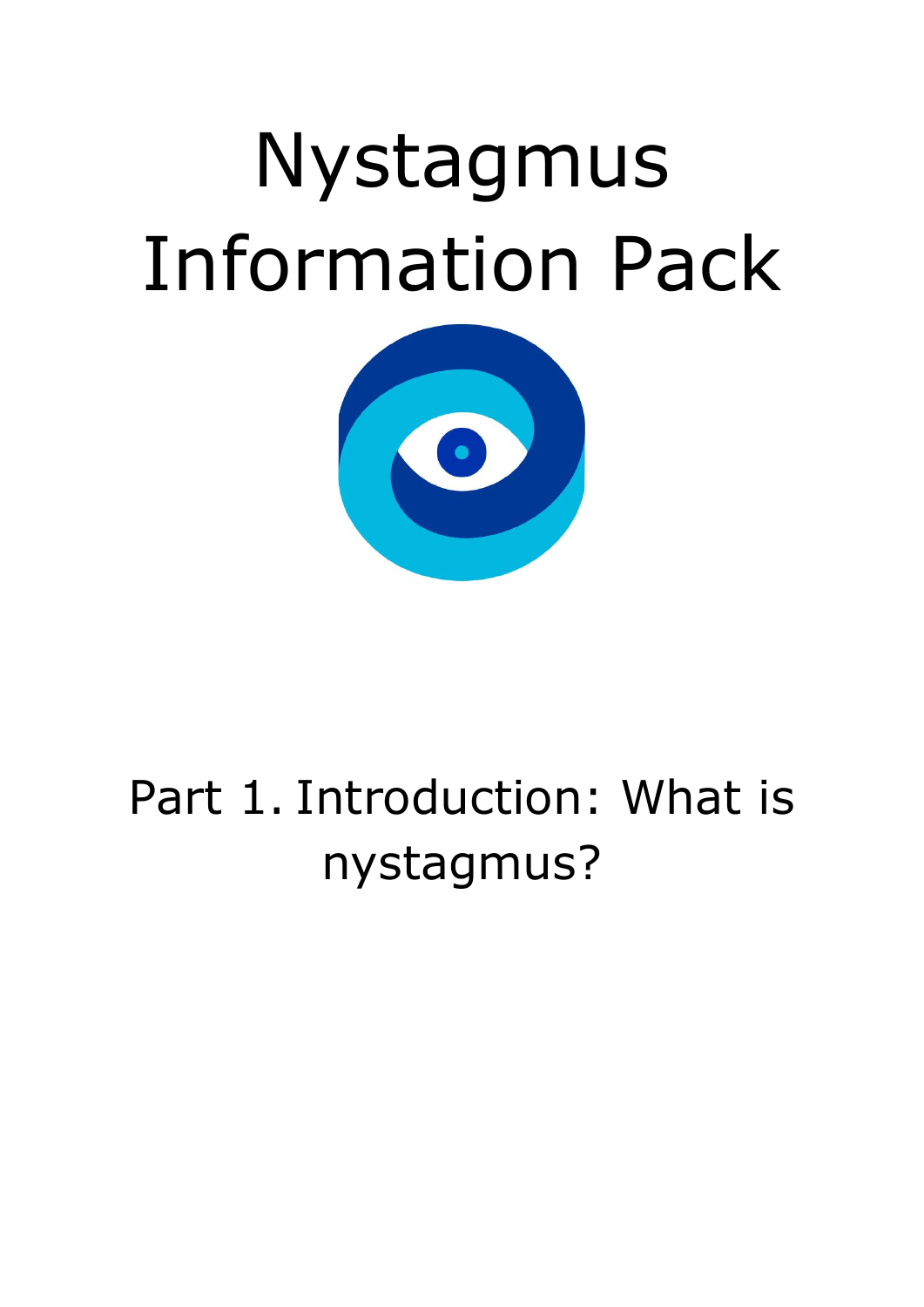#### **CONTENTS**

The different documents that make up the Nystagmus Information Pack can be downloaded or printed.

The documents include:

- 1. Introduction: What is nystagmus?
- 2. Infantile nystagmus
- 3. Acquired nystagmus
- 4. What to expect at eye clinic appointments Terminology explained
- 5. Treatment options Long term outcomes
- 6. Support Useful contacts and sources of information
- 7. Example information sheets and example letters



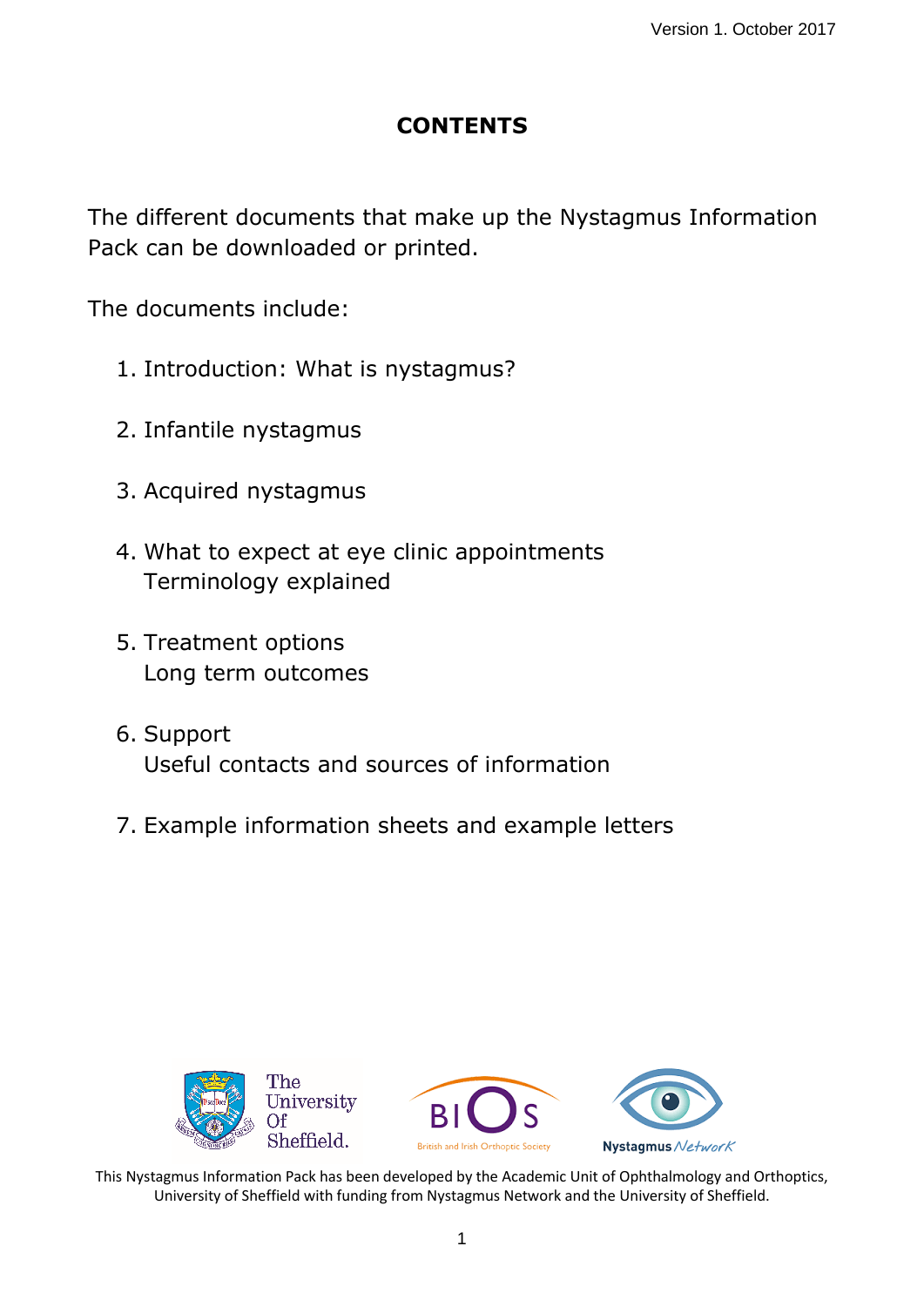### **ACKNOWLEDGEMENTS**

For helping develop this Nystagmus Information Pack, we would like to thank:

\* Nystagmus Network and the University of Sheffield for their funding.

\* The facilitators, families and children at the Nystagmus Network open days 2015 and 2016 for their valuable advice, guidance and recommendations.

\* The individuals with nystagmus and their families who reviewed the pack and made useful suggestions.

\* Members of the British and Irish Orthoptic Society and the orthoptic departments across the UK and Ireland that contributed to the content.

\* The orthoptic students at the University of Sheffield for participating in the Nystagmus Network open days. They listened to and analysed valuable information and suggestions from children and adults with nystagmus and their families.

\* Anwen Coughlan (orthoptist and research assistant) and Arthur Nye (research assistant) for their work on this information pack.

\* Gemma Arblaster, Anne Bjerre and Dr Helen Griffiths, Academic Unit of Ophthalmology and Orthoptics, University of Sheffield.

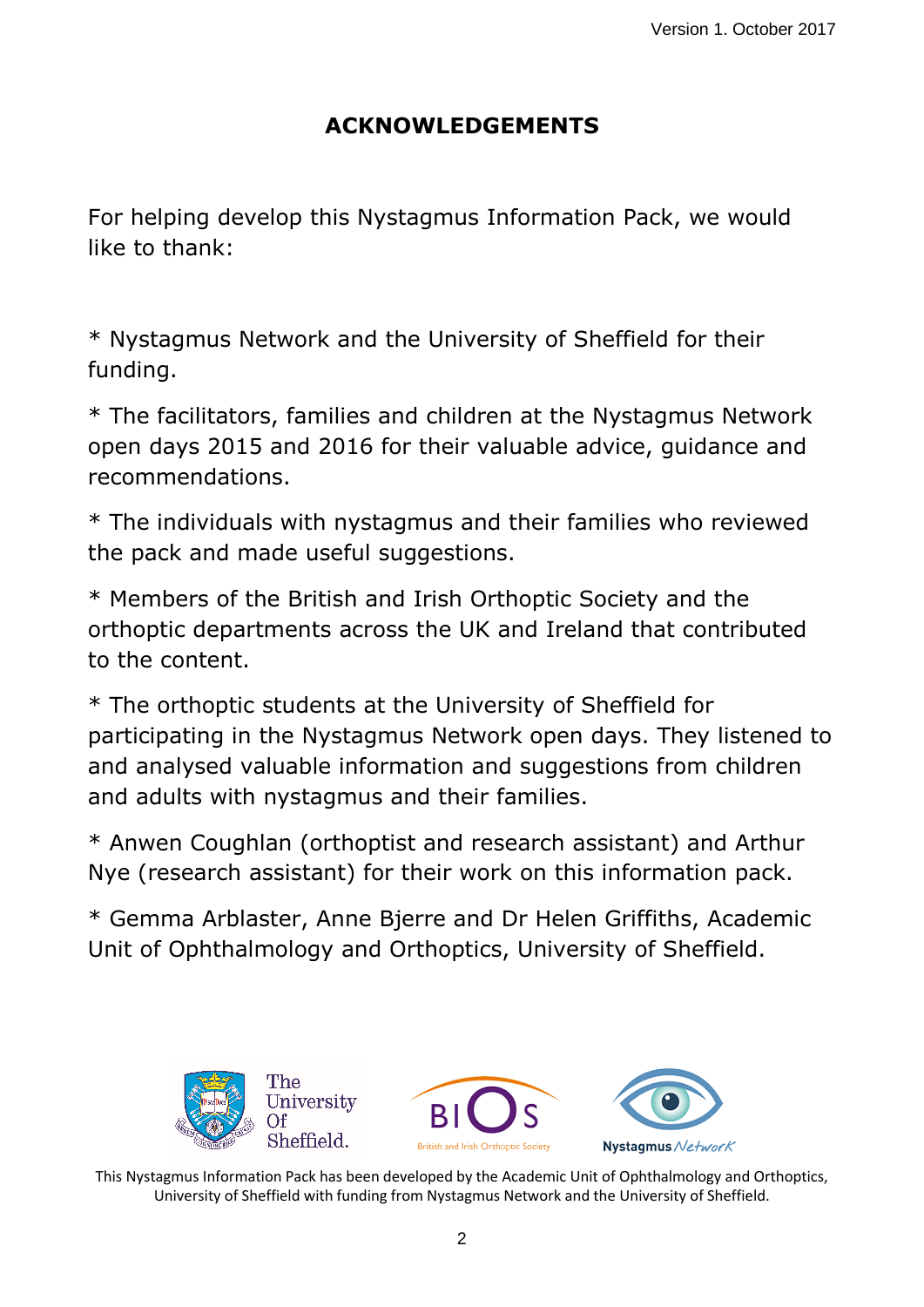#### **INTRODUCTION**

## **This information pack about nystagmus has been developed for patients, parents and carers.**

A diagnosis of nystagmus can be a shock. Each person's diagnosis and vision is individual and nystagmus is caused by many different things and affects individuals differently.

The following guide provides an information overview of what nystagmus is, what life can be like with nystagmus and most importantly the support that is available to you, your children, family, friends and community.

You will have many questions and it is our hope that this guide can answer some of these questions or point you in the right direction to find those answers. Living with nystagmus is a journey, there may be challenges but there are a wealth of adaptations, lots of support, technology and information available to help you fulfil your potential and lead an independent life.

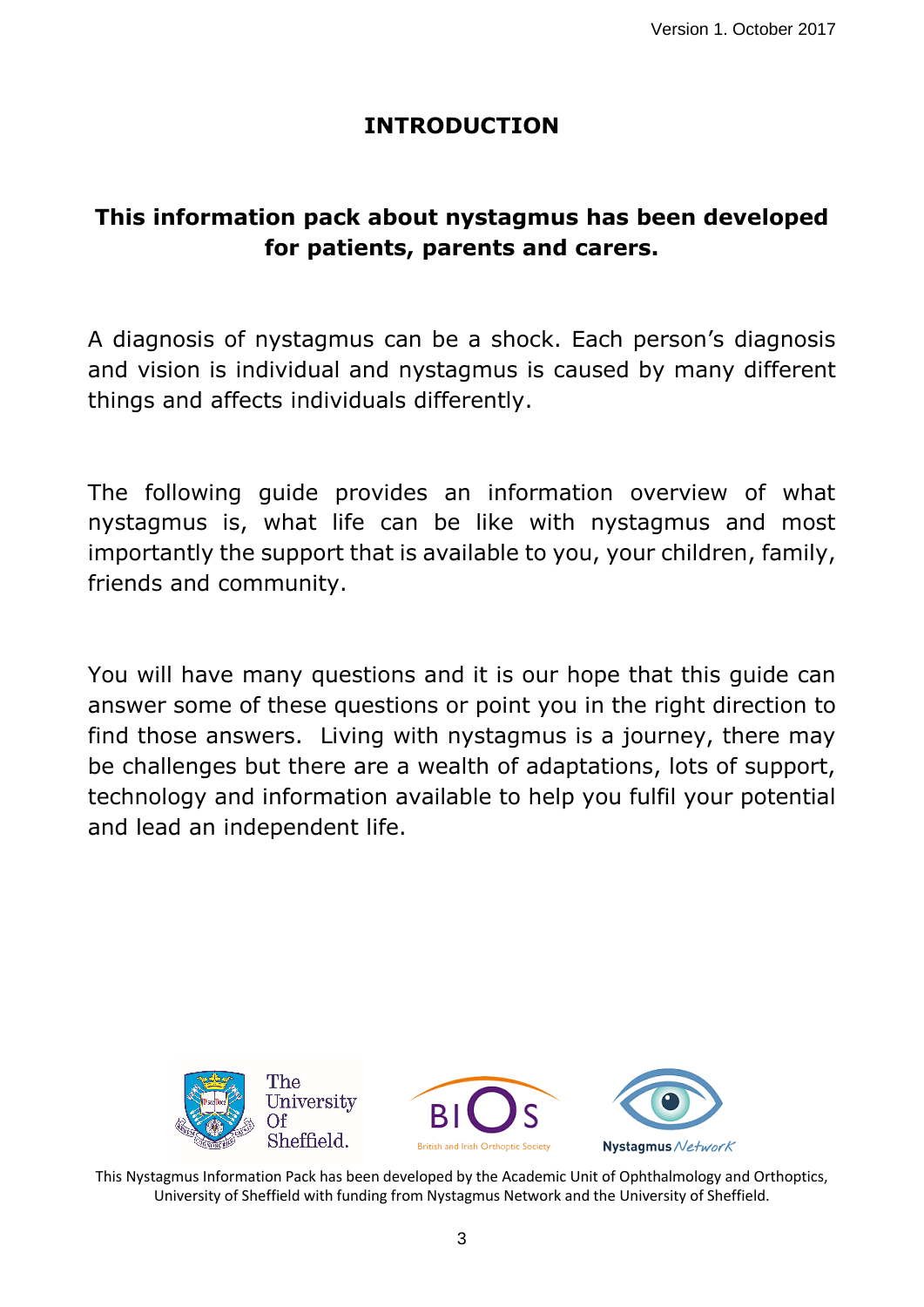#### **WHAT IS NYSTAGMUS?**

Nystagmus is characterised by involuntary, repetitive, rhythmical movements of the eyes where they appear to wobble or flicker. The movement can be slow or rapid, side-to-side, up and down or circular. It is usually seen in both eyes but in rare cases, can affect only one eye.

Nystagmus leads to decreased vision and needing more time to try and see things. Due to the constant movement of the eyes, the eyes are not still when a person is trying to look at something. This means the image "slips" from the fovea - the area of the retina at the back of the eye, which provides the best level of vision.

As the eyes are constantly moving, the fovea has brief moments focussed on the image of interest. The brain then uses these brief glances to see, a process that takes longer and is often less clear in those who have nystagmus compared to someone whose eyes are still.

There are two main types of nystagmus, infantile (sometimes called congenital) and acquired. Infantile nystagmus is present at birth or within the first few months of life. One in 1000 children are born with infantile nystagmus, or with a condition that will lead to infantile nystagmus. Acquired nystagmus occurs later in life and is typically associated with neurological disorders or loss of vision.